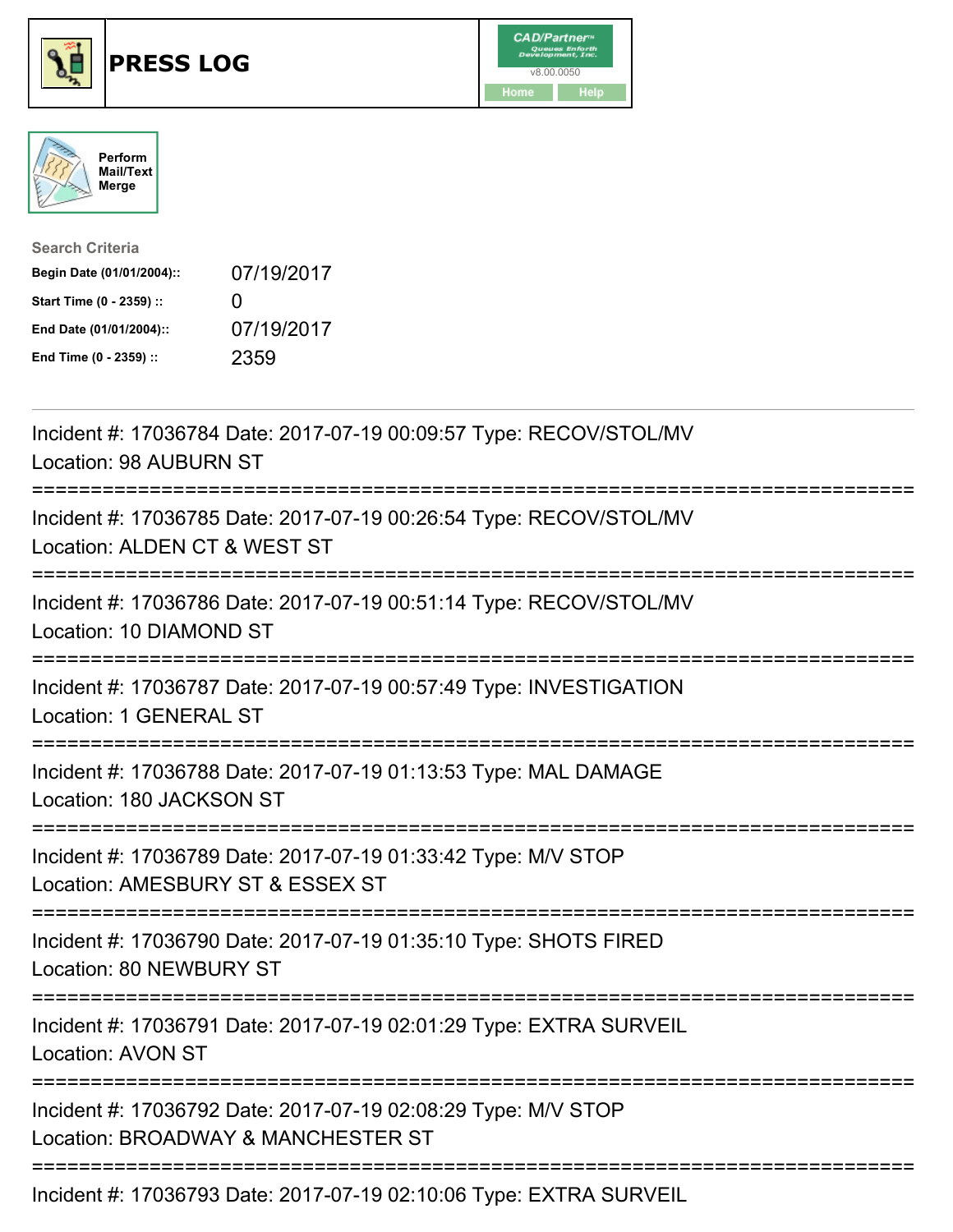Location: 0 S BROADWAY

| Incident #: 17036794 Date: 2017-07-19 02:21:46 Type: SUS PERS/MV<br>Location: BAILEY ST & PARKER ST   |
|-------------------------------------------------------------------------------------------------------|
| Incident #: 17036795 Date: 2017-07-19 02:36:08 Type: ALARM/BURG<br>Location: 1 COMMONWEALTH DR        |
| Incident #: 17036796 Date: 2017-07-19 02:46:54 Type: ALARM/BURG<br>Location: 103 BROADWAY             |
| Incident #: 17036797 Date: 2017-07-19 03:04:52 Type: M/V STOP<br>Location: RT114 & RT495              |
| Incident #: 17036799 Date: 2017-07-19 03:09:59 Type: M/V STOP<br>Location: EVERETT ST & ROWE ST       |
| Incident #: 17036798 Date: 2017-07-19 03:10:14 Type: DISTURBANCE<br>Location: LESLIE ST & WOODLAND ST |
| Incident #: 17036800 Date: 2017-07-19 03:20:49 Type: M/V STOP<br>Location: BROADWAY & CONCORD ST      |
| Incident #: 17036801 Date: 2017-07-19 03:30:36 Type: EXTRA SURVEIL<br>Location: HOWARD ST             |
| Incident #: 17036802 Date: 2017-07-19 03:41:52 Type: M/V STOP<br>Location: AMES ST & YALE ST          |
| Incident #: 17036803 Date: 2017-07-19 04:05:34 Type: M/V STOP<br>Location: HOWARD ST & PLISCH WY      |
| Incident #: 17036804 Date: 2017-07-19 04:23:14 Type: M/V STOP<br>Location: 190 HOWARD ST              |
| Incident #: 17036805 Date: 2017-07-19 04:39:45 Type: CK WELL BEING<br>Location: 42 EUTAW ST           |
| Incident #: 17036806 Date: 2017-07-19 05:26:52 Type: ALARM/BURG<br>Location: 354 MERRIMACK ST         |
| Incident #: 17036807 Date: 2017-07-19 05:30:05 Type: HIT & RUN M/V                                    |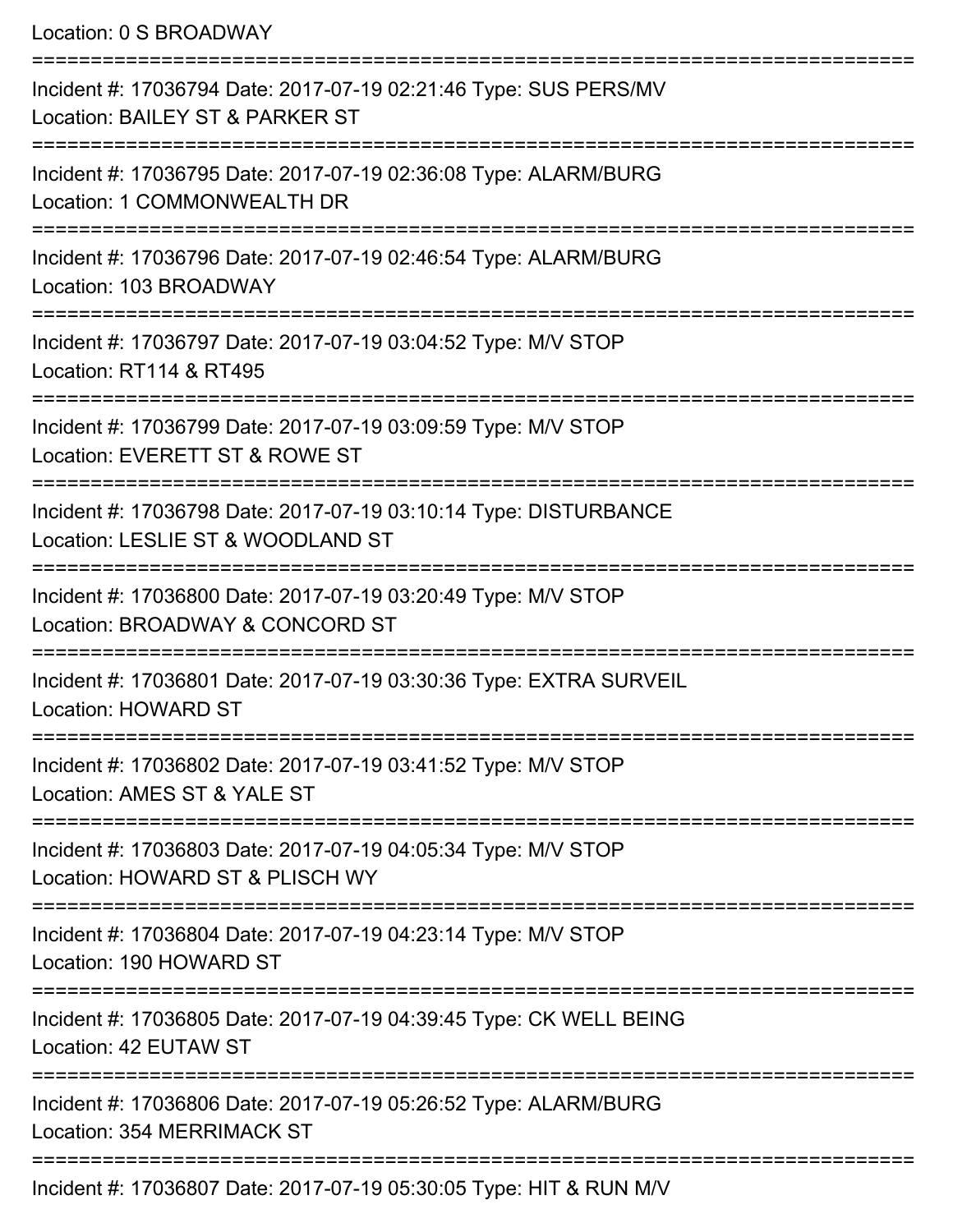| Incident #: 17036808 Date: 2017-07-19 05:49:21 Type: M/V STOP<br>Location: RT 114                         |
|-----------------------------------------------------------------------------------------------------------|
| Incident #: 17036809 Date: 2017-07-19 05:49:35 Type: MV/BLOCKING<br>Location: 120 BENNINGTON ST           |
| Incident #: 17036810 Date: 2017-07-19 06:20:19 Type: ANIMAL COMPL<br>Location: 82 FARLEY ST               |
| Incident #: 17036811 Date: 2017-07-19 06:43:13 Type: GENERAL SERV<br>Location: 46 WASHINGTON ST           |
| Incident #: 17036812 Date: 2017-07-19 07:00:42 Type: PARK & WALK<br>Location: 0 BROADWAY                  |
| Incident #: 17036813 Date: 2017-07-19 07:05:10 Type: M/V STOP<br>Location: AMESBURY ST & CANAL ST         |
| Incident #: 17036814 Date: 2017-07-19 07:23:59 Type: M/V STOP<br>Location: ARLINGTON ST & BROADWAY        |
| Incident #: 17036815 Date: 2017-07-19 07:45:38 Type: AUTO ACC/UNK PI<br>Location: MANCHESTER & WASHINGTON |
| Incident #: 17036816 Date: 2017-07-19 07:49:54 Type: M/V STOP<br>Location: MARGIN ST & MELVIN ST          |
| Incident #: 17036817 Date: 2017-07-19 07:52:57 Type: M/V STOP<br>Location: 22 MARSTON ST                  |
| Incident #: 17036818 Date: 2017-07-19 08:04:12 Type: INVESTIGATION<br>Location: 69 BIGELOW ST             |
| Incident #: 17036821 Date: 2017-07-19 08:21:34 Type: SUS PERS/MV<br>Location: 383 HAVERHILL ST            |
| Incident #: 17036819 Date: 2017-07-19 08:23:01 Type: M/V STOP<br>Location: ANDOVER ST & S BROADWAY        |
| Incident #: 17036820 Date: 2017-07-19 08:23:25 Type: M/V STOP                                             |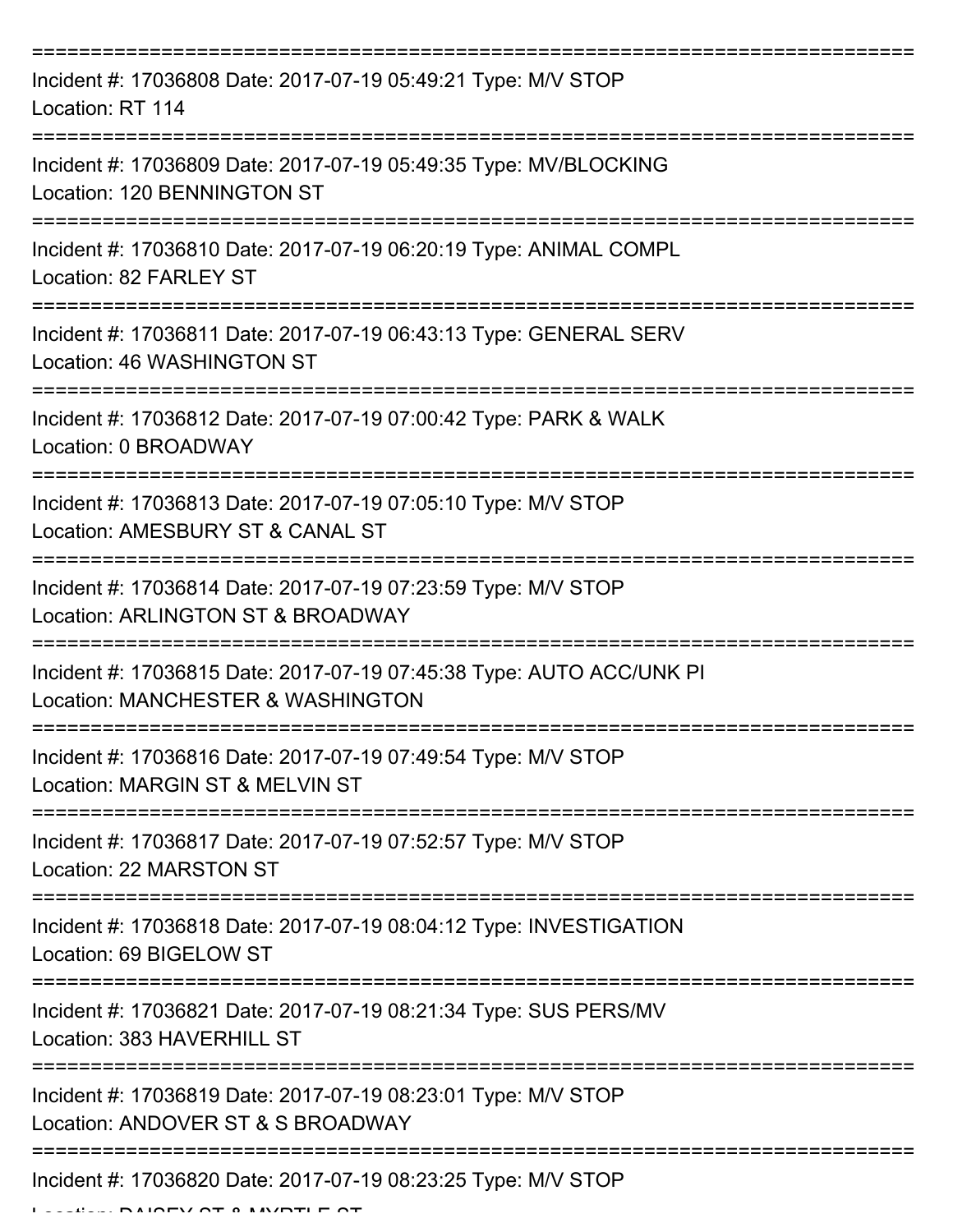| Incident #: 17036822 Date: 2017-07-19 08:31:52 Type: WARRANT SERVE<br>Location: 24 SUMMER ST                |
|-------------------------------------------------------------------------------------------------------------|
| Incident #: 17036823 Date: 2017-07-19 08:36:07 Type: MV/BLOCKING<br>Location: 14 MCFARLIN CT                |
| Incident #: 17036824 Date: 2017-07-19 08:56:37 Type: GENERAL SERV<br>Location: 32 WACHUSETTS AV             |
| Incident #: 17036825 Date: 2017-07-19 08:57:20 Type: ALARM/BURG<br>Location: 56 WILMOT ST                   |
| Incident #: 17036826 Date: 2017-07-19 09:04:00 Type: KEEP PEACE<br>Location: 439 S UNION ST                 |
| Incident #: 17036827 Date: 2017-07-19 09:18:48 Type: PARK & WALK<br>Location: BRADFORD ST & BROADWAY        |
| Incident #: 17036828 Date: 2017-07-19 09:37:24 Type: AUTO ACC/UNK PI<br>Location: MERRIMACK ST & S UNION ST |
| Incident #: 17036829 Date: 2017-07-19 09:44:41 Type: B&E/PAST<br>Location: 70 TENNEY ST FL 2                |
| Incident #: 17036830 Date: 2017-07-19 09:49:50 Type: MAN DOWN<br>Location: 40 WHITE ST                      |
| Incident #: 17036831 Date: 2017-07-19 09:50:21 Type: FRAUD<br>Location: 26 LOGAN ST                         |
| Incident #: 17036834 Date: 2017-07-19 10:10:55 Type: DISTURBANCE<br>Location: 189 ARLINGTON ST              |
| Incident #: 17036832 Date: 2017-07-19 10:16:49 Type: SUS PERS/MV<br>Location: CHESTNUT ST & LAWRENCE ST     |
| Incident #: 17036833 Date: 2017-07-19 10:17:28 Type: DOMESTIC/PAST<br>Location: 247 FARNHAM ST #1           |
| Incident #: 17036835 Date: 2017-07-19 10:23:05 Type: HIT & RUN M/V                                          |

Location: 25 MADETONI ET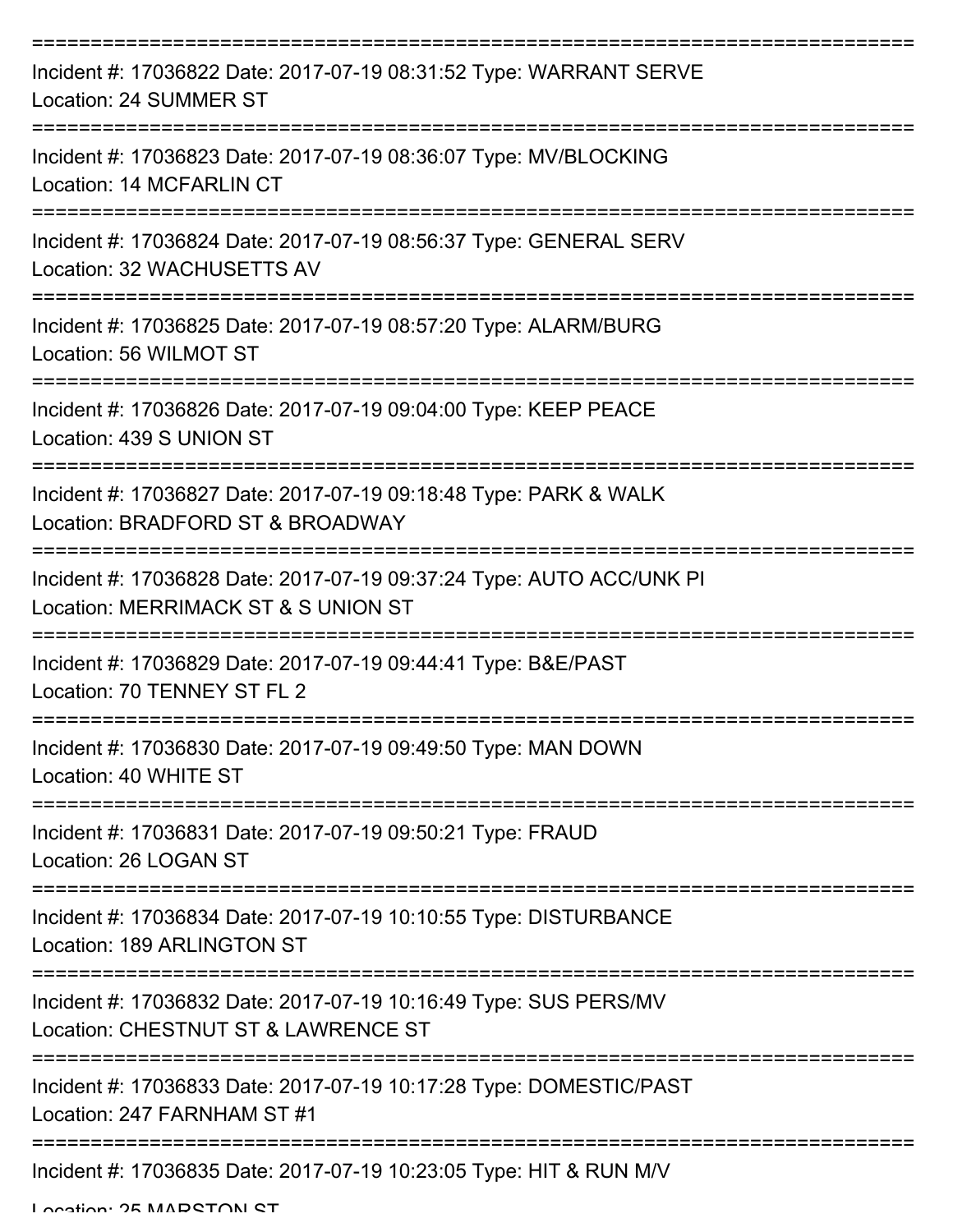| Incident #: 17036836 Date: 2017-07-19 10:26:00 Type: SUS PERS/MV<br>Location: 361 BROADWAY                     |
|----------------------------------------------------------------------------------------------------------------|
| Incident #: 17036837 Date: 2017-07-19 10:36:46 Type: 209A/VIOLATION<br>Location: 14 WOOD LN                    |
| Incident #: 17036838 Date: 2017-07-19 10:45:47 Type: SUS PERS/MV<br>Location: 50 BROADWAY<br>----------------- |
| Incident #: 17036839 Date: 2017-07-19 10:46:54 Type: SUS PERS/MV<br>Location: BROADWAY & FLORENCE ST           |
| Incident #: 17036841 Date: 2017-07-19 10:52:30 Type: SUS PERS/MV<br>Location: FALLS BRIDGE / null              |
| Incident #: 17036840 Date: 2017-07-19 10:53:39 Type: SUS PERS/MV<br>Location: MECHANIC ST & UNION ST           |
| Incident #: 17036842 Date: 2017-07-19 10:59:04 Type: MEDIC SUPPORT<br>Location: 323 S. BROADWAY FL 2           |
| Incident #: 17036843 Date: 2017-07-19 10:59:22 Type: INVEST CONT<br>Location: 24 SUMMER ST #C FL 2             |
| Incident #: 17036844 Date: 2017-07-19 11:10:56 Type: LOST PROPERTY<br>Location: E HAVERHILL ST & THORNTON ST   |
| Incident #: 17036845 Date: 2017-07-19 11:22:21 Type: M/V STOP<br>Location: BENNINGTON ST & MYRTLE ST           |
| Incident #: 17036846 Date: 2017-07-19 11:28:52 Type: SUS PERS/MV<br>Location: 98 BRADFORD ST                   |
| Incident #: 17036847 Date: 2017-07-19 11:32:42 Type: MISSING PERS<br>Location: 2 MUSEUM SQ #102                |
| Incident #: 17036848 Date: 2017-07-19 11:39:38 Type: GENERAL SERV<br>Location: 62 KENT ST #D                   |
| Incident #: 17036849 Date: 2017-07-19 11:44:26 Type: SUS PERS/MV<br>Location: TREMONT ST & WEST ST             |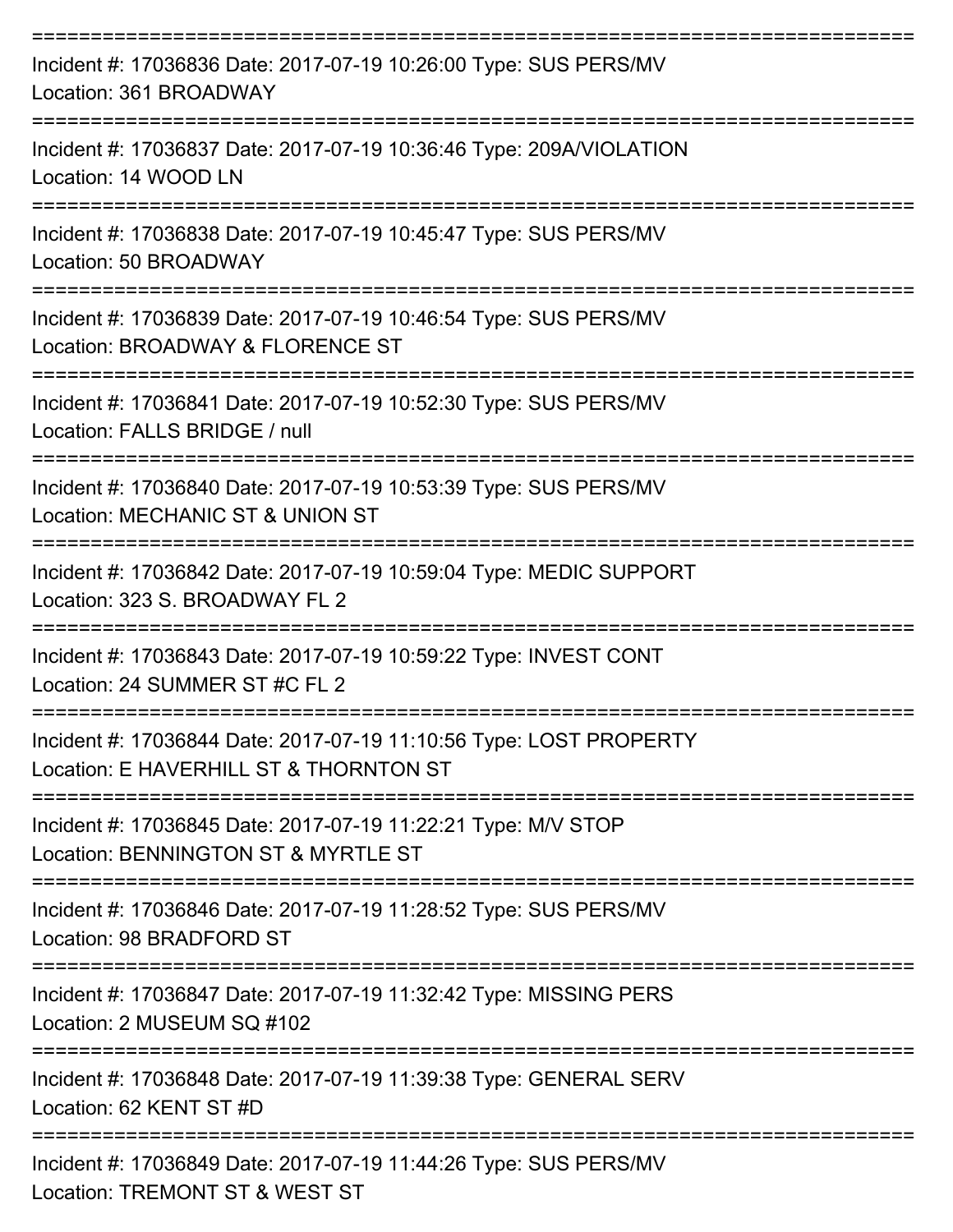| Incident #: 17036850 Date: 2017-07-19 11:47:37 Type: MISSING PERS<br>Location: 51 N PARISH RD                                                                           |
|-------------------------------------------------------------------------------------------------------------------------------------------------------------------------|
| :=========================<br>Incident #: 17036851 Date: 2017-07-19 11:49:57 Type: SUS PERS/MV<br>Location: 64 COMMON ST                                                |
| Incident #: 17036852 Date: 2017-07-19 11:56:56 Type: M/V STOP<br>Location: BROADWAY & VALLEY ST<br>=============================                                        |
| Incident #: 17036853 Date: 2017-07-19 12:18:26 Type: M/V STOP<br>Location: ANDOVER ST & BEACON AV                                                                       |
| Incident #: 17036854 Date: 2017-07-19 12:20:04 Type: DISTURBANCE<br>Location: BENNINGTON ST & MYRTLE ST<br>=========================<br>=============================== |
| Incident #: 17036855 Date: 2017-07-19 12:23:38 Type: MAN DOWN<br>Location: 2 MUSEUM SQ                                                                                  |
| Incident #: 17036856 Date: 2017-07-19 12:32:05 Type: M/V STOP<br>Location: JORDAN ST & WATER ST<br>====================================                                 |
| Incident #: 17036857 Date: 2017-07-19 12:39:53 Type: TRESPASSING<br>Location: 85 BASSWOOD ST                                                                            |
| Incident #: 17036858 Date: 2017-07-19 12:42:23 Type: ASSSIT OTHER PD<br>Location: 16 MELROSE ST                                                                         |
| Incident #: 17036859 Date: 2017-07-19 13:01:11 Type: M/V STOP<br>Location: 125 AMESBURY ST                                                                              |
| Incident #: 17036860 Date: 2017-07-19 13:05:04 Type: DOMESTIC/PAST<br>Location: 59 TREMONT ST #201                                                                      |
| Incident #: 17036861 Date: 2017-07-19 13:08:23 Type: HIT & RUN M/V<br>Location: CANAL ST & FRANKLIN ST                                                                  |
| Incident #: 17036862 Date: 2017-07-19 13:22:46 Type: AUTO ACC/UNK PI<br>Location: 18 SPRINGFIELD ST                                                                     |
| Incident #: 17036863 Date: 2017-07-19 13:24:32 Type: INVEST CONT<br>Location: 185 CRAWFORD ST                                                                           |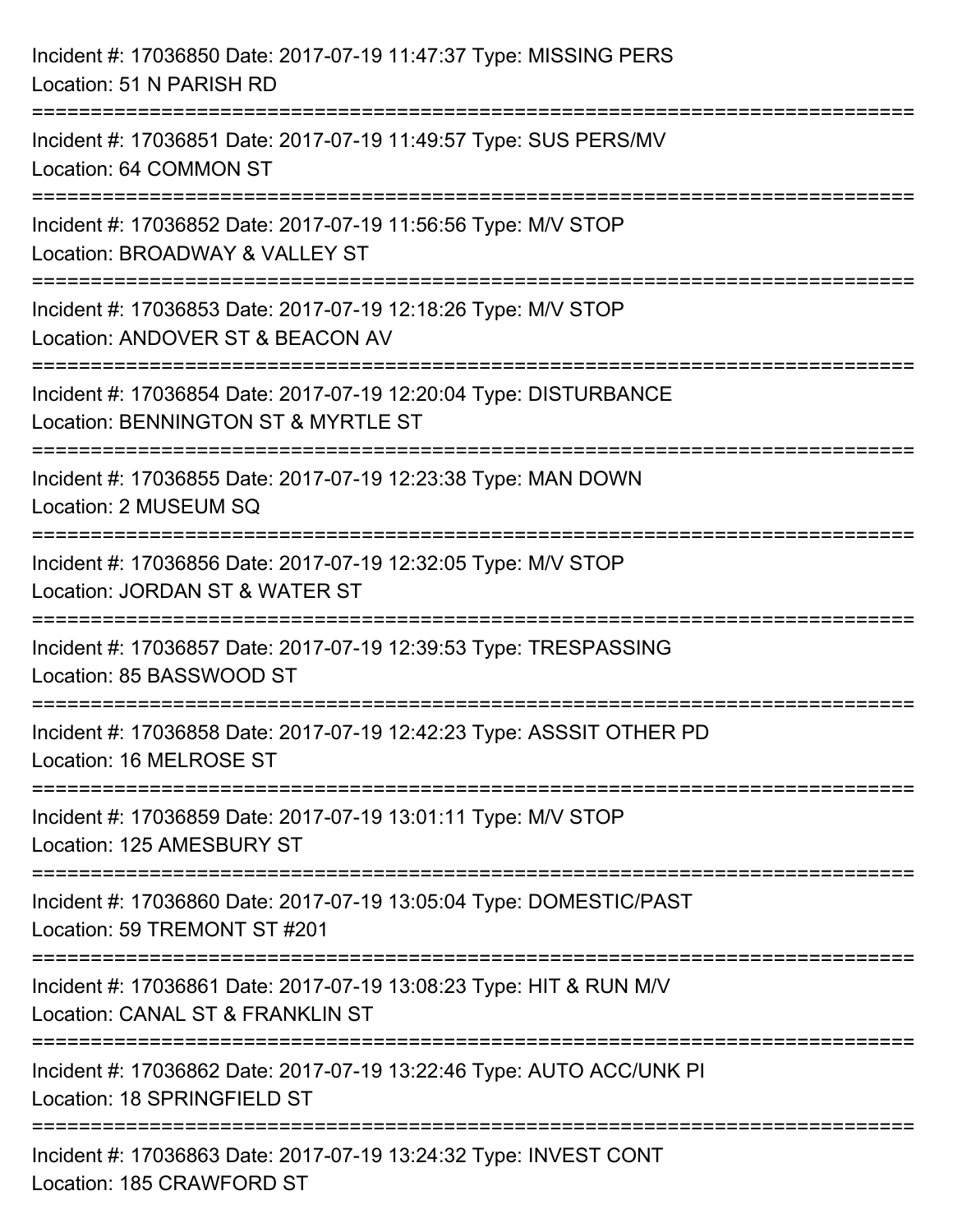| Incident #: 17036864 Date: 2017-07-19 13:28:02 Type: 209A/SERVE<br>Location: 14 BEACON ST                            |
|----------------------------------------------------------------------------------------------------------------------|
| Incident #: 17036865 Date: 2017-07-19 13:45:24 Type: 209A/SERVE<br>Location: 2 INMAN ST #25                          |
| Incident #: 17036866 Date: 2017-07-19 13:49:37 Type: DISTURBANCE<br>Location: 249 FARNHAM ST                         |
| Incident #: 17036867 Date: 2017-07-19 13:55:38 Type: LIC PLATE STO<br>Location: 279 ERVING AV                        |
| Incident #: 17036868 Date: 2017-07-19 13:57:40 Type: 209A/SERVE<br>Location: 15 NELSON ST                            |
| Incident #: 17036869 Date: 2017-07-19 14:01:53 Type: INVESTIGATION<br>Location: CHESTNUT ST & WHITE ST               |
| Incident #: 17036870 Date: 2017-07-19 14:05:34 Type: M/V STOP<br>Location: 233 HAVERHILL ST<br>===================== |
| Incident #: 17036871 Date: 2017-07-19 14:06:18 Type: INVEST CONT<br>Location: PRONTO PIZZA / 65 S UNION ST           |
| Incident #: 17036872 Date: 2017-07-19 14:11:19 Type: 209A/SERVE<br>Location: 32 BERNARD AV                           |
| Incident #: 17036873 Date: 2017-07-19 14:13:26 Type: M/V STOP<br>Location: 233 LAWRENCE ST                           |
| Incident #: 17036874 Date: 2017-07-19 14:15:34 Type: STOLEN PROP<br>Location: 169 S UNION ST                         |
| Incident #: 17036875 Date: 2017-07-19 14:22:59 Type: MAN DOWN<br>Location: 31 WOODLAND ST                            |
| Incident #: 17036876 Date: 2017-07-19 14:25:11 Type: AUTO ACC/NO PI<br>Location: SOUTH UNION & LYNN                  |
| Incident #: 17036877 Date: 2017-07-19 14:28:49 Type: THREATS<br>Location: 86 BROMFIELD ST                            |

===========================================================================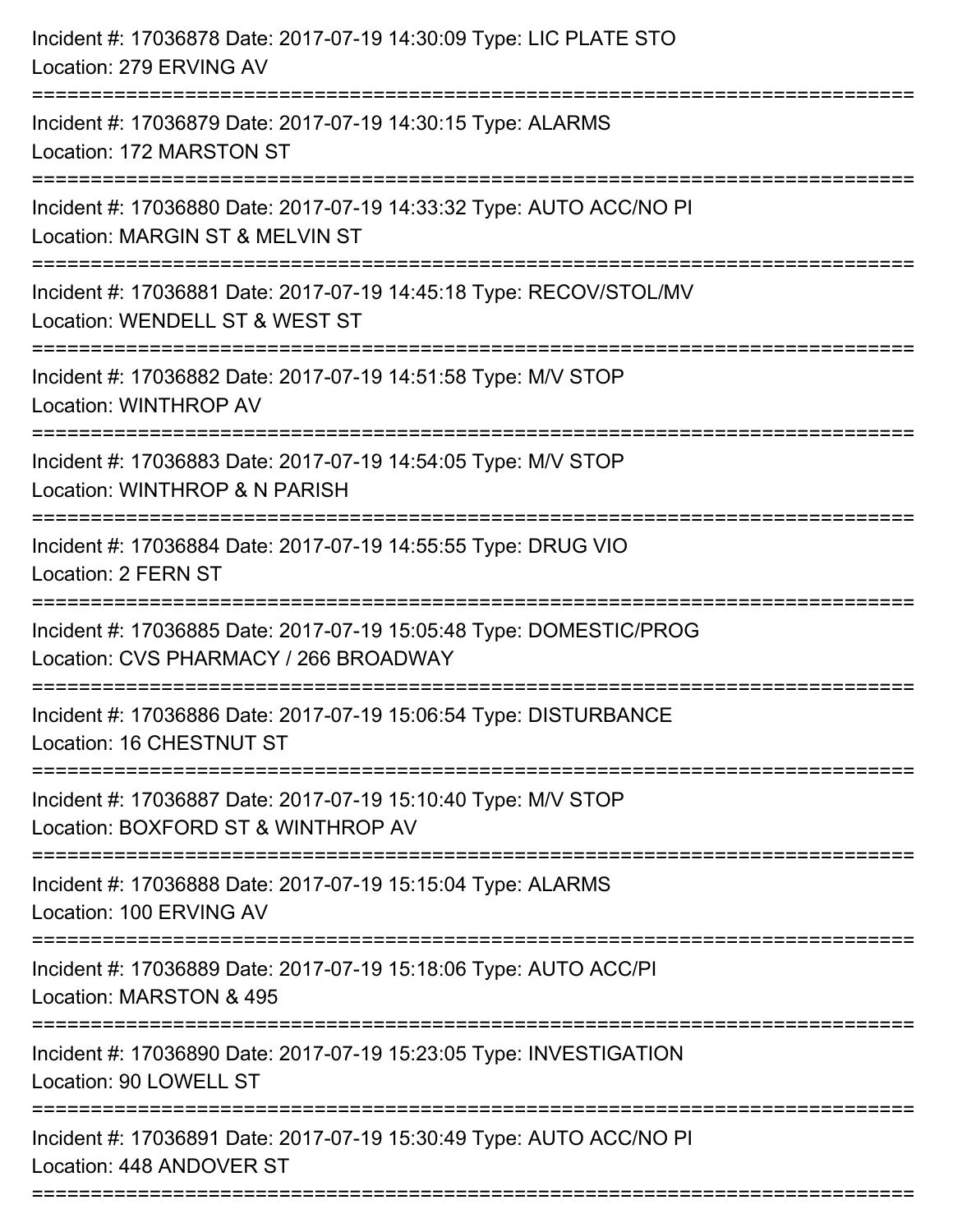Location: 78 AMESBURY ST

| Incident #: 17036893 Date: 2017-07-19 15:32:44 Type: LOST PROPERTY<br>Location: 50 SHEPARD ST                                        |
|--------------------------------------------------------------------------------------------------------------------------------------|
| Incident #: 17036894 Date: 2017-07-19 15:38:27 Type: AUTO ACC/PI<br>Location: BOSTON MARKET / 435 WINTHROP AV                        |
| Incident #: 17036895 Date: 2017-07-19 15:39:24 Type: SUS PERS/MV<br>Location: BROADWAY & CEDAR ST                                    |
| Incident #: 17036896 Date: 2017-07-19 15:40:02 Type: 209A/SERVE<br>Location: 143 S UNION ST                                          |
| Incident #: 17036897 Date: 2017-07-19 15:44:54 Type: GENERAL SERV<br>Location: 83 OSGOOD ST #1<br>================================== |
| Incident #: 17036898 Date: 2017-07-19 15:50:49 Type: GANG<br>Location: 65 NORTH PARISH RD                                            |
| Incident #: 17036901 Date: 2017-07-19 15:59:59 Type: HIT & RUN M/V<br>Location: 24 ROWE ST                                           |
| Incident #: 17036899 Date: 2017-07-19 16:01:00 Type: FIRE/MV<br>Location: 223 WINTHROP AV                                            |
| Incident #: 17036900 Date: 2017-07-19 16:02:14 Type: M/V STOP<br>Location: BROADWAY & LOWELL ST                                      |
| Incident #: 17036902 Date: 2017-07-19 16:10:19 Type: DRUG OVERDOSE<br>Location: 2 SARATOGA                                           |
| Incident #: 17036903 Date: 2017-07-19 16:16:32 Type: 209A/SERVE<br>Location: 229 WALNUT ST                                           |
| ====================<br>Incident #: 17036904 Date: 2017-07-19 16:32:08 Type: 209A/SERVE<br>Location: 66 E HAVERHILL ST               |
| Incident #: 17036905 Date: 2017-07-19 16:47:31 Type: SUS PERS/MV<br>Location: OXFORD & LOWELL                                        |
|                                                                                                                                      |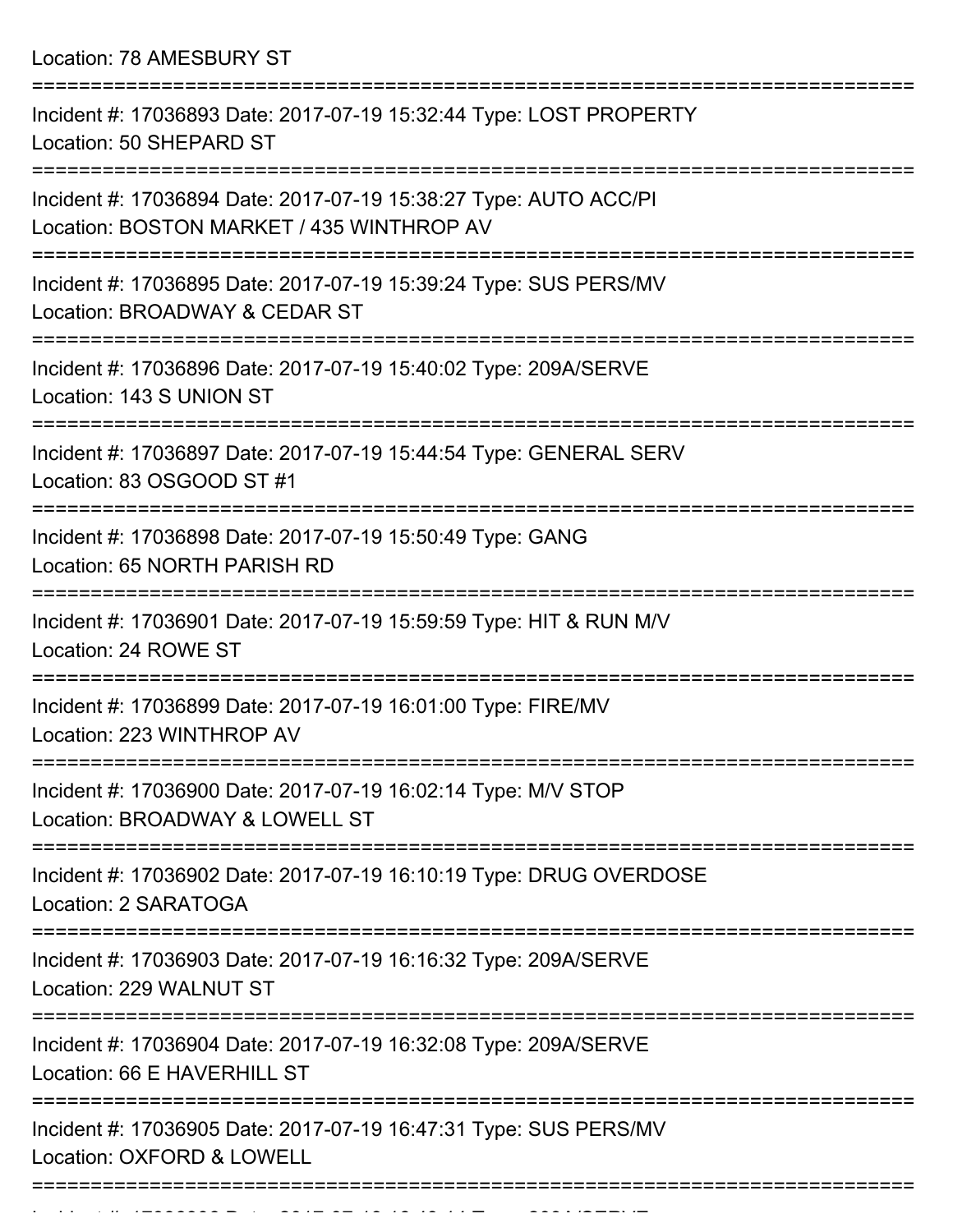| Incident #: 17036907 Date: 2017-07-19 17:04:25 Type: 209A/SERVE<br>Location: 362 ESSEX ST              |
|--------------------------------------------------------------------------------------------------------|
| Incident #: 17036909 Date: 2017-07-19 17:06:54 Type: CK WELL BEING<br>Location: BROADWAY & WATER ST    |
| Incident #: 17036908 Date: 2017-07-19 17:08:53 Type: AUTO ACC/NO PI<br>Location: 214 ABBOTT ST FL 1    |
| Incident #: 17036910 Date: 2017-07-19 17:15:36 Type: M/V STOP<br>Location: BROADWAY & COMMON ST        |
| Incident #: 17036911 Date: 2017-07-19 17:33:15 Type: M/V STOP<br>Location: BROADWAY & LOWELL ST        |
| Incident #: 17036912 Date: 2017-07-19 17:34:51 Type: INVESTIGATION<br>Location: 187 BROADWAY           |
| Incident #: 17036913 Date: 2017-07-19 17:37:25 Type: M/V STOP<br>Location: S UNION ST & SPRINGFIELD ST |
| Incident #: 17036914 Date: 2017-07-19 17:40:08 Type: M/V STOP<br>Location: BROADWAY & CONCORD ST       |
| Incident #: 17036915 Date: 2017-07-19 17:50:54 Type: M/V STOP<br>Location: BRADFORD ST & BROADWAY      |
| Incident #: 17036916 Date: 2017-07-19 18:01:59 Type: M/V STOP<br>Location: 96 ABBOTT ST                |
| Incident #: 17036917 Date: 2017-07-19 18:07:01 Type: M/V STOP<br>Location: 137 LAWRENCE ST             |
| Incident #: 17036919 Date: 2017-07-19 18:23:42 Type: NOISE ORD<br>Location: ARLINGTON ST & EXCHANGE ST |
| Incident #: 17036918 Date: 2017-07-19 18:24:01 Type: DRUG VIO<br>Location: BERKELEY ST & BRUCE ST      |
|                                                                                                        |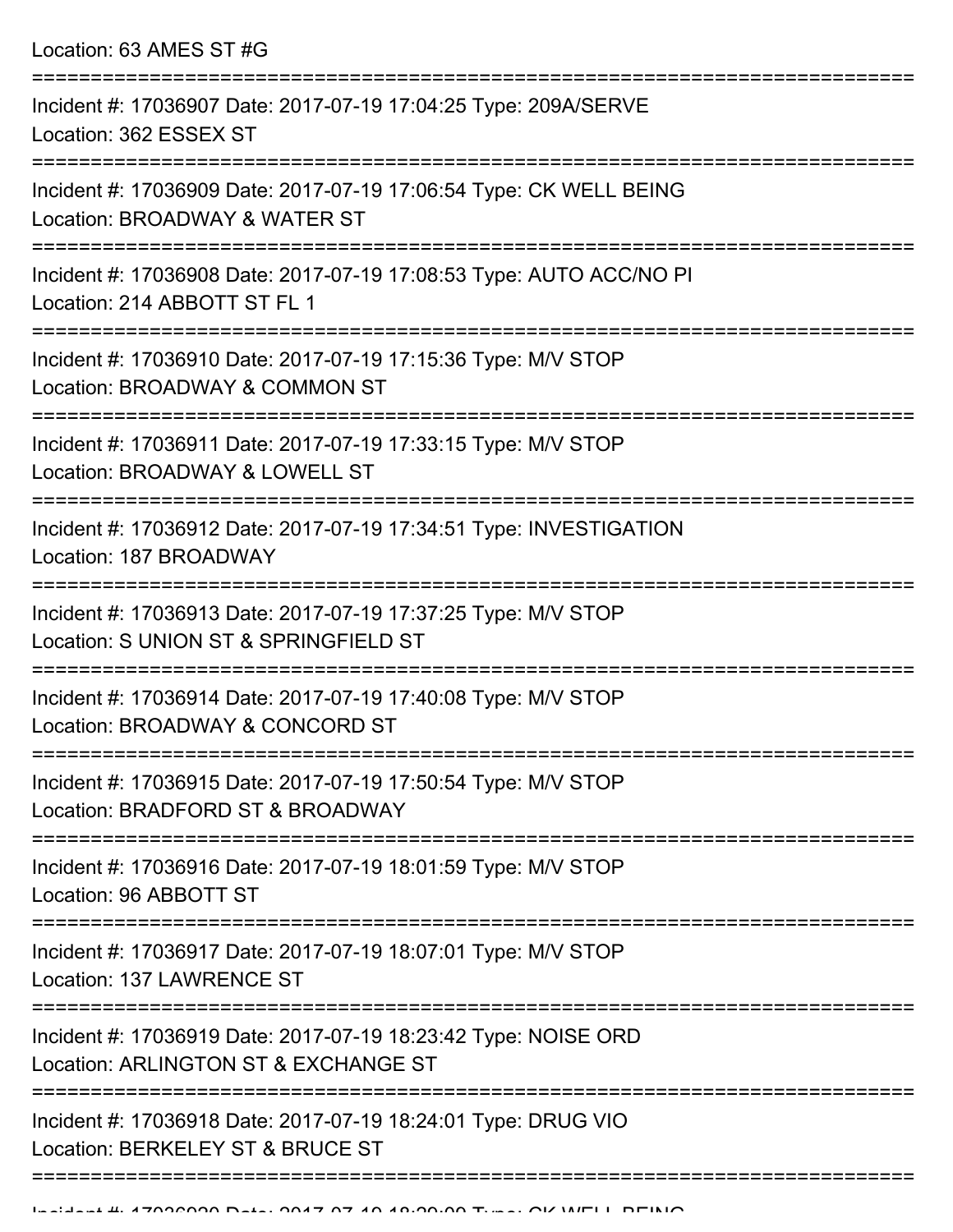| Location: 362 ESSEX ST FL 2                                                                                                              |
|------------------------------------------------------------------------------------------------------------------------------------------|
| Incident #: 17036921 Date: 2017-07-19 18:45:33 Type: M/V STOP<br>Location: ESSEX ST & JACKSON ST<br>===================================  |
| Incident #: 17036923 Date: 2017-07-19 18:53:12 Type: FRAUD<br>Location: 381 HAMPSHIRE ST FL 1                                            |
| Incident #: 17036922 Date: 2017-07-19 18:56:00 Type: AUTO ACC/UNK PI<br>Location: 219 S BROADWAY<br>==================================== |
| Incident #: 17036924 Date: 2017-07-19 18:58:28 Type: M/V STOP<br>Location: LAWRENCE ST & LOWELL ST                                       |
| Incident #: 17036925 Date: 2017-07-19 18:59:33 Type: DISTURBANCE<br>Location: 56 GROTON ST                                               |
| Incident #: 17036926 Date: 2017-07-19 19:03:11 Type: CK WELL BEING<br>Location: 337 AMES ST #2                                           |
| Incident #: 17036927 Date: 2017-07-19 19:07:01 Type: MAN DOWN<br>Location: 279 BROADWAY                                                  |
| Incident #: 17036928 Date: 2017-07-19 19:09:01 Type: CK WELL BEING<br>Location: 404 HAVERHILL ST                                         |
| Incident #: 17036929 Date: 2017-07-19 19:23:11 Type: NOISE ORD<br>Location: 245 ERVING AV FL 1                                           |
| Incident #: 17036930 Date: 2017-07-19 19:27:43 Type: ANIMAL COMPL<br>Location: 32 EASTON ST                                              |
| Incident #: 17036931 Date: 2017-07-19 19:29:47 Type: WARRANT SERVE<br>Location: 20 EATON ST                                              |
| Incident #: 17036932 Date: 2017-07-19 19:40:28 Type: CK WELL BEING<br>Location: 9-12 SUMMER ST                                           |
| Incident #: 17036933 Date: 2017-07-19 19:50:15 Type: THREATS/PROG<br>Location: 219 LAWRENCE ST                                           |

Incident #: 17036934 Date: 2017-07-19 20:00:21 Type: ALARM/BURG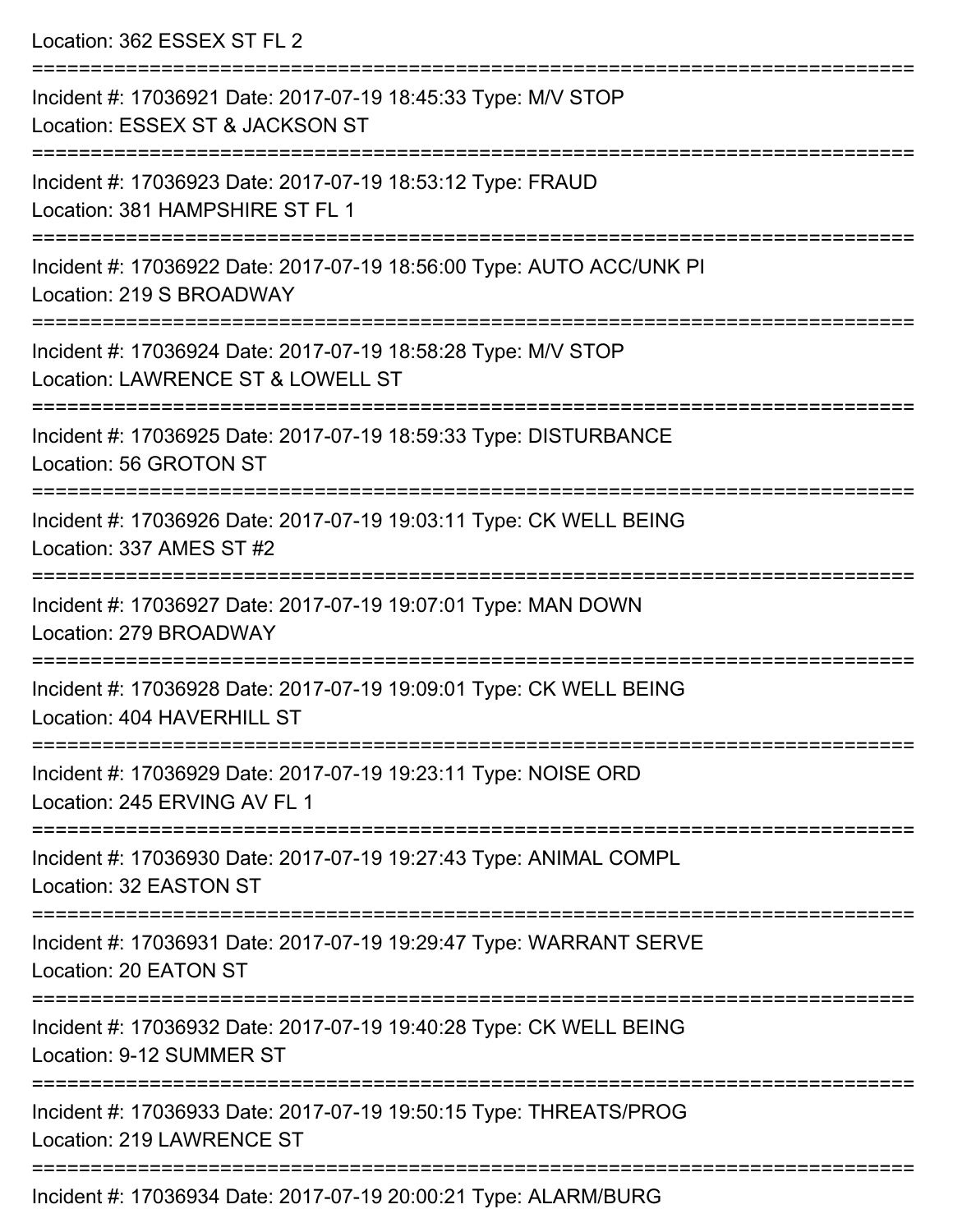| Incident #: 17036935 Date: 2017-07-19 20:09:42 Type: MAN DOWN<br>Location: HAVERHILL ST & UNION ST  |
|-----------------------------------------------------------------------------------------------------|
| Incident #: 17036936 Date: 2017-07-19 20:16:55 Type: TRESPASSING<br>Location: 50 HIGH ST            |
| Incident #: 17036937 Date: 2017-07-19 20:17:47 Type: SUS PERS/MV<br>Location: BAILEY ST & OSGOOD ST |
| Incident #: 17036938 Date: 2017-07-19 20:28:19 Type: FIGHT<br>Location: 653 ESSEX ST                |
| Incident #: 17036939 Date: 2017-07-19 20:34:00 Type: SUS PERS/MV<br>Location: 133 WOODLAND ST       |
| Incident #: 17036940 Date: 2017-07-19 20:35:29 Type: A&B PAST<br>Location: 69 FERN ST               |
| Incident #: 17036941 Date: 2017-07-19 20:40:17 Type: M/V STOP<br>Location: ANDOVER ST & S BROADWAY  |
| Incident #: 17036942 Date: 2017-07-19 20:40:48 Type: M/V STOP<br>Location: ANDOVER ST & S BROADWAY  |
| Incident #: 17036943 Date: 2017-07-19 20:47:50 Type: MV/BLOCKING<br>Location: 8 E HAVERHILL ST      |
| Incident #: 17036944 Date: 2017-07-19 20:50:00 Type: TOW OF M/V<br>Location: 2 INMAN ST             |
| Incident #: 17036945 Date: 2017-07-19 21:01:14 Type: NEIGHBOR PROB<br>Location: 677 ESSEX ST #321   |
| Incident #: 17036946 Date: 2017-07-19 21:19:21 Type: DRUG VIO<br>Location: 8 JACKSON TER            |
| Incident #: 17036947 Date: 2017-07-19 21:22:22 Type: DISTURBANCE<br>Location: 50 SPRINGFIELD ST     |
| Incident #: 17036948 Date: 2017-07-19 21:23:03 Type: WOMAN DOWN                                     |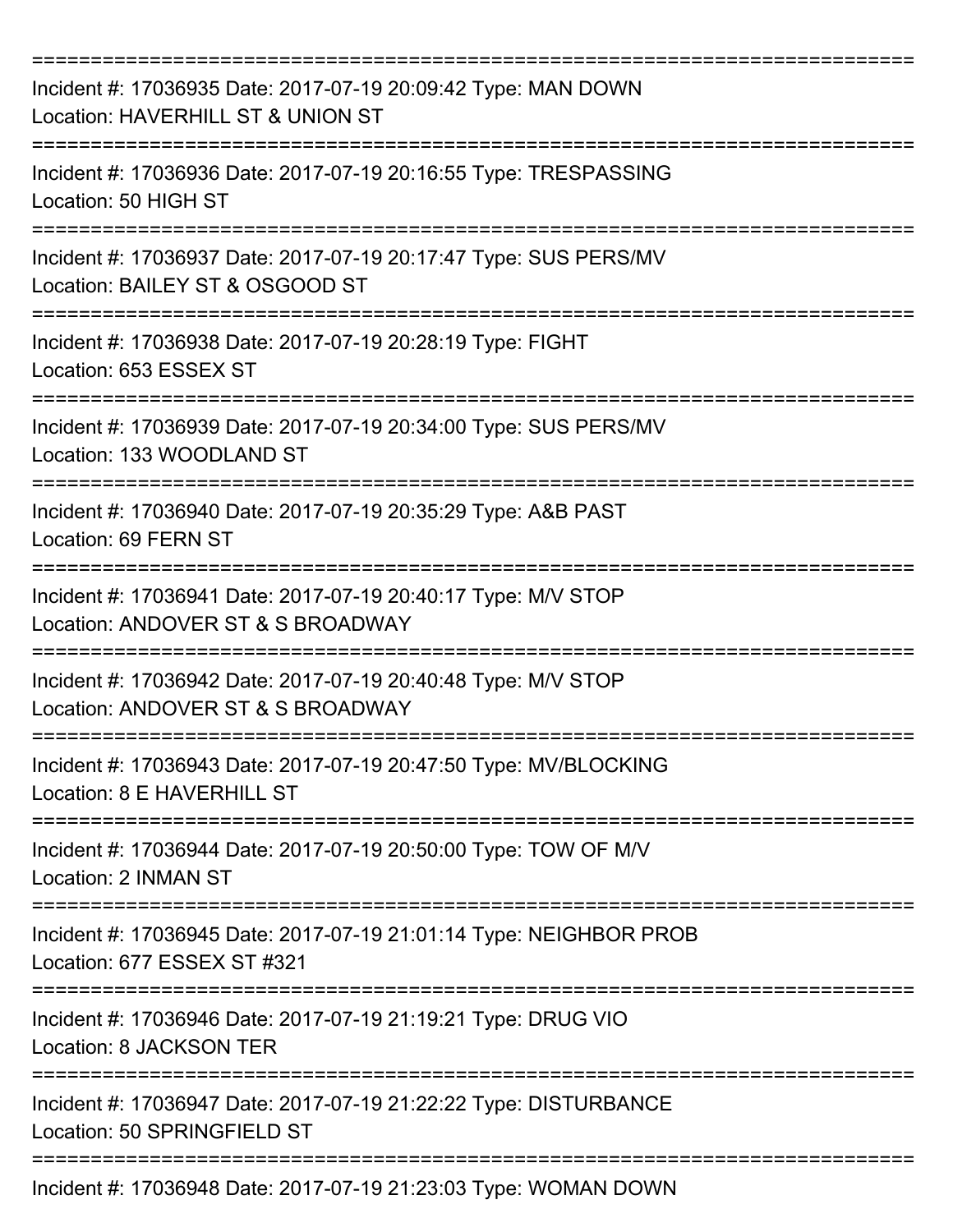| Incident #: 17036949 Date: 2017-07-19 21:24:01 Type: NOISE ORD<br>Location: 50 CEDAR ST                     |
|-------------------------------------------------------------------------------------------------------------|
| Incident #: 17036950 Date: 2017-07-19 21:26:21 Type: FIGHT<br>Location: SUMMER ST & UNION ST                |
| Incident #: 17036951 Date: 2017-07-19 21:29:00 Type: MEDIC SUPPORT<br>Location: 211 OSGOOD ST               |
| Incident #: 17036952 Date: 2017-07-19 21:37:51 Type: MEDIC SUPPORT<br>Location: 9 ELM ST                    |
| Incident #: 17036953 Date: 2017-07-19 21:39:49 Type: AUTO ACC/UNK PI<br>Location: BODWELL ST & SCHOOL ST    |
| Incident #: 17036955 Date: 2017-07-19 22:00:16 Type: ALARM/BURG<br>Location: 172 MARSTON ST                 |
| Incident #: 17036954 Date: 2017-07-19 22:00:53 Type: EXTRA SURVEIL<br>Location: 360 BROADWAY<br>=========== |
| Incident #: 17036956 Date: 2017-07-19 22:01:38 Type: M/V STOP<br>Location: 69 PARKER ST                     |
| Incident #: 17036957 Date: 2017-07-19 22:03:13 Type: ALARM/BURG<br>Location: 479 BROADWAY                   |
| Incident #: 17036958 Date: 2017-07-19 22:04:31 Type: M/V STOP<br>Location: MERRIMACK ST & PARKER ST         |
| Incident #: 17036959 Date: 2017-07-19 22:09:28 Type: NOISE ORD<br>Location: 72 HAVERHILL ST                 |
| Incident #: 17036960 Date: 2017-07-19 22:10:32 Type: NOISE ORD<br>Location: 50 CEDAR ST                     |
| Incident #: 17036961 Date: 2017-07-19 22:25:28 Type: NOISE ORD<br>Location: 73 HAVERHILL ST                 |
| Incident #: 17036962 Date: 2017-07-19 22:28:55 Type: LIC PLATE STO                                          |

 $L = LL = L$   $\sim$  24 AVON ST